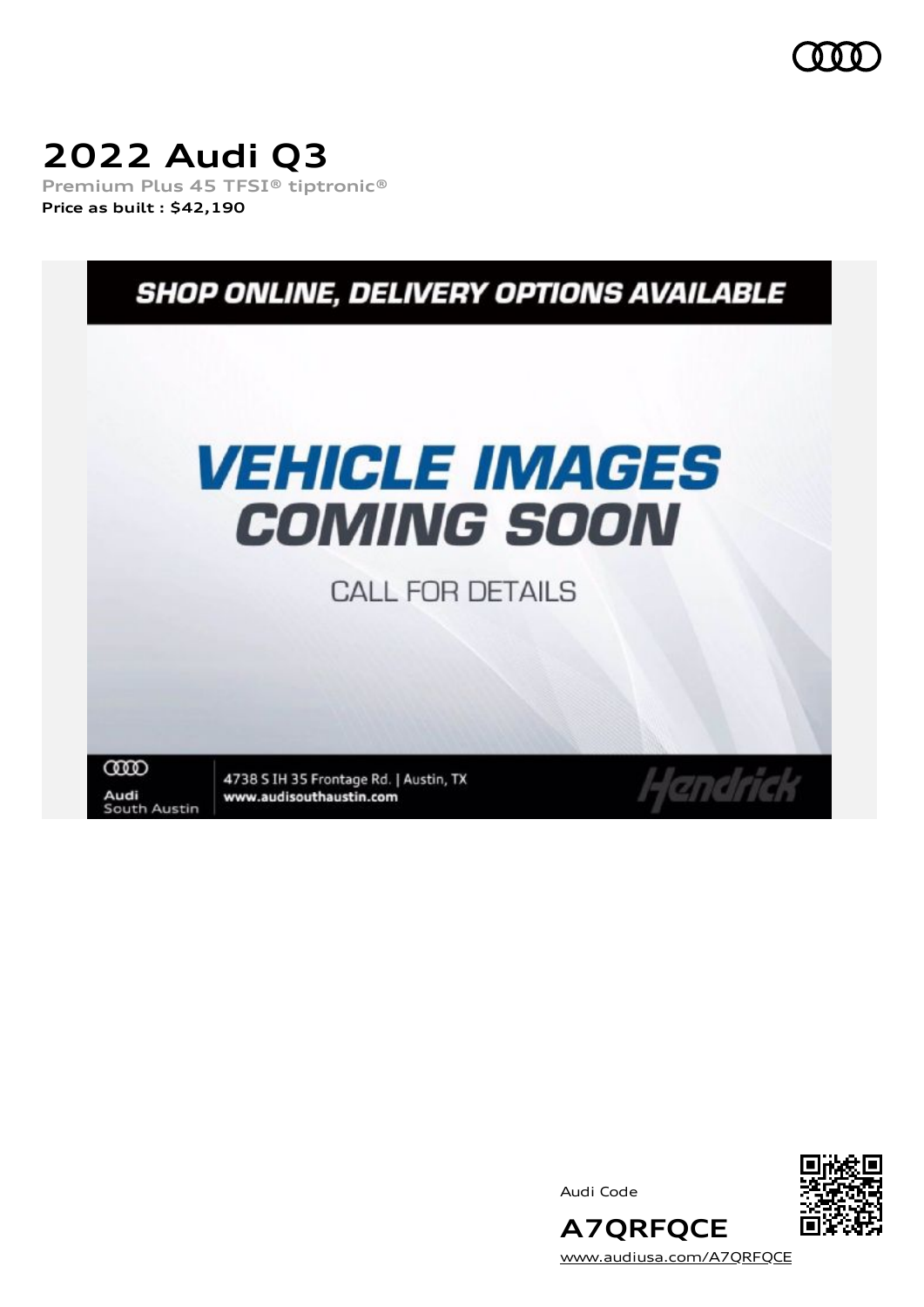### **Summary**

**Audi 2022 Audi Q3** Premium Plus 45 TFSI® tiptronic®

**Price as buil[t](#page-11-0)** \$42,190

#### **Exterior colour**

Mythos Black metallic

#### **Interior colour**

| Seats     | Black |
|-----------|-------|
| Dashboard | Black |
| Carpet    | Black |
| Headliner | Black |



**SHOP ONLINE, DELIVERY OPTIONS AVAILABLE** 

#### **Technical Specifications**

| Engine type                  | 2.0-liter four-cylinder                              |
|------------------------------|------------------------------------------------------|
| stroke                       | Displacement/Bore and $1,984/82.5 \times 92.8$ cc/mm |
| Max. output                  | 228 HP                                               |
| Torque                       | 251 lb-ft@rpm                                        |
| Top track speed              | 130 mph $1$                                          |
| Acceleration (0 - 60<br>mph) | 7.0 seconds                                          |
| Recommended fuel             | Regular                                              |

#### **Audi Code** A7QRFQCE

**Warranty**

**Your configuration on www.audiusa.com** [www.audiusa.com/A7QRFQCE](https://www.audiusa.com/A7QRFQCE)

No

**Commission number** caf2b01d0a0e0971013f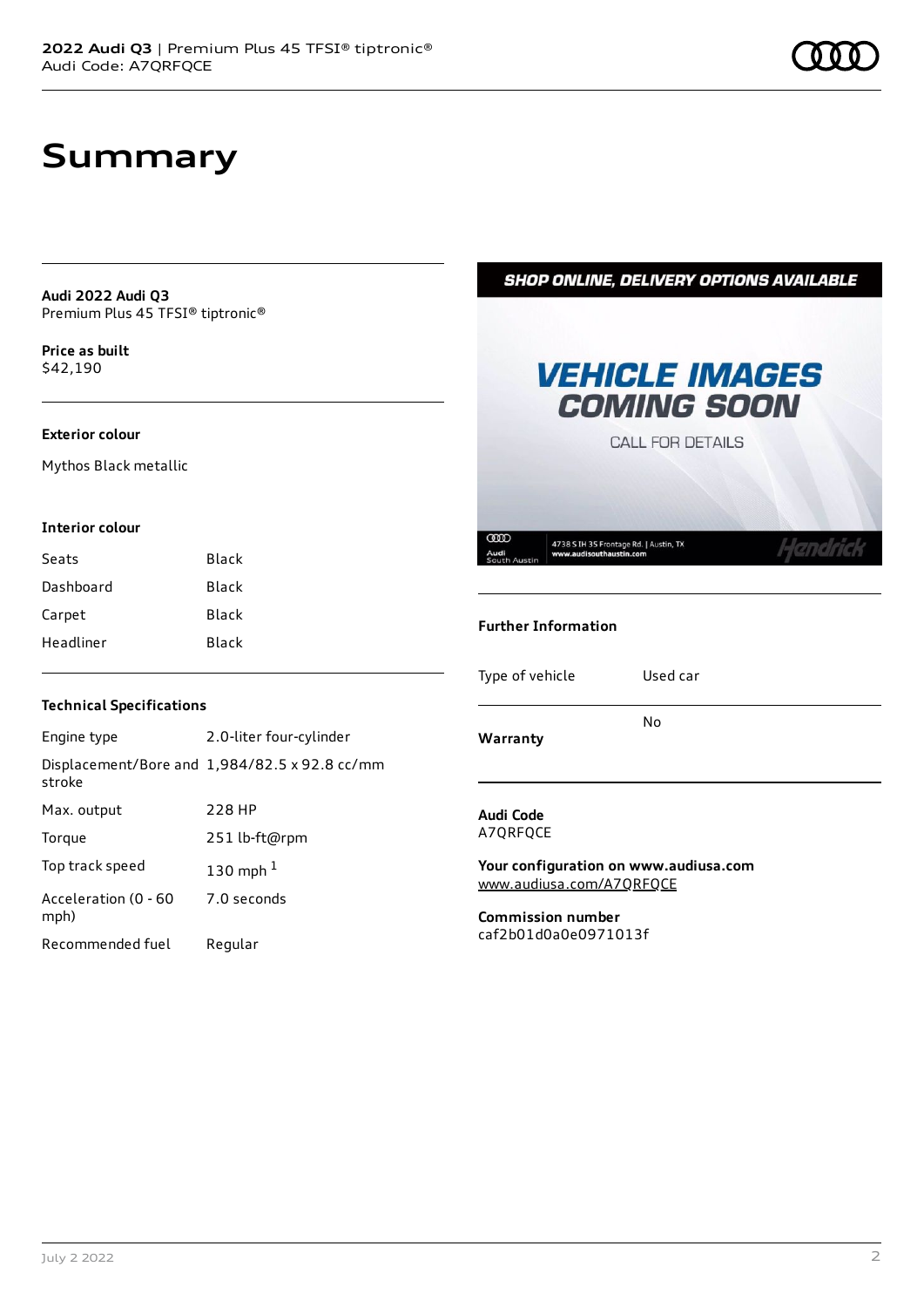## **Equipment**

Mythos Black metallic

Adaptive cruise assist with Traffic jam assist

Garage door opener (Homelink®)

Audi advanced key - keyless start, stop and entry

Power-folding, auto-dimming, electrically-adjustable, heated exterior mirrors with memory

Full LED headlights

Dynamic automatic headlight leveling

Auto-dimming frame-less interior rear view mirror with digital compass

Contour/Ambient LED interior lighting package - multicolor

Audi pre sense® front



1<sup>1</sup> HomeLink.





**(1/2)**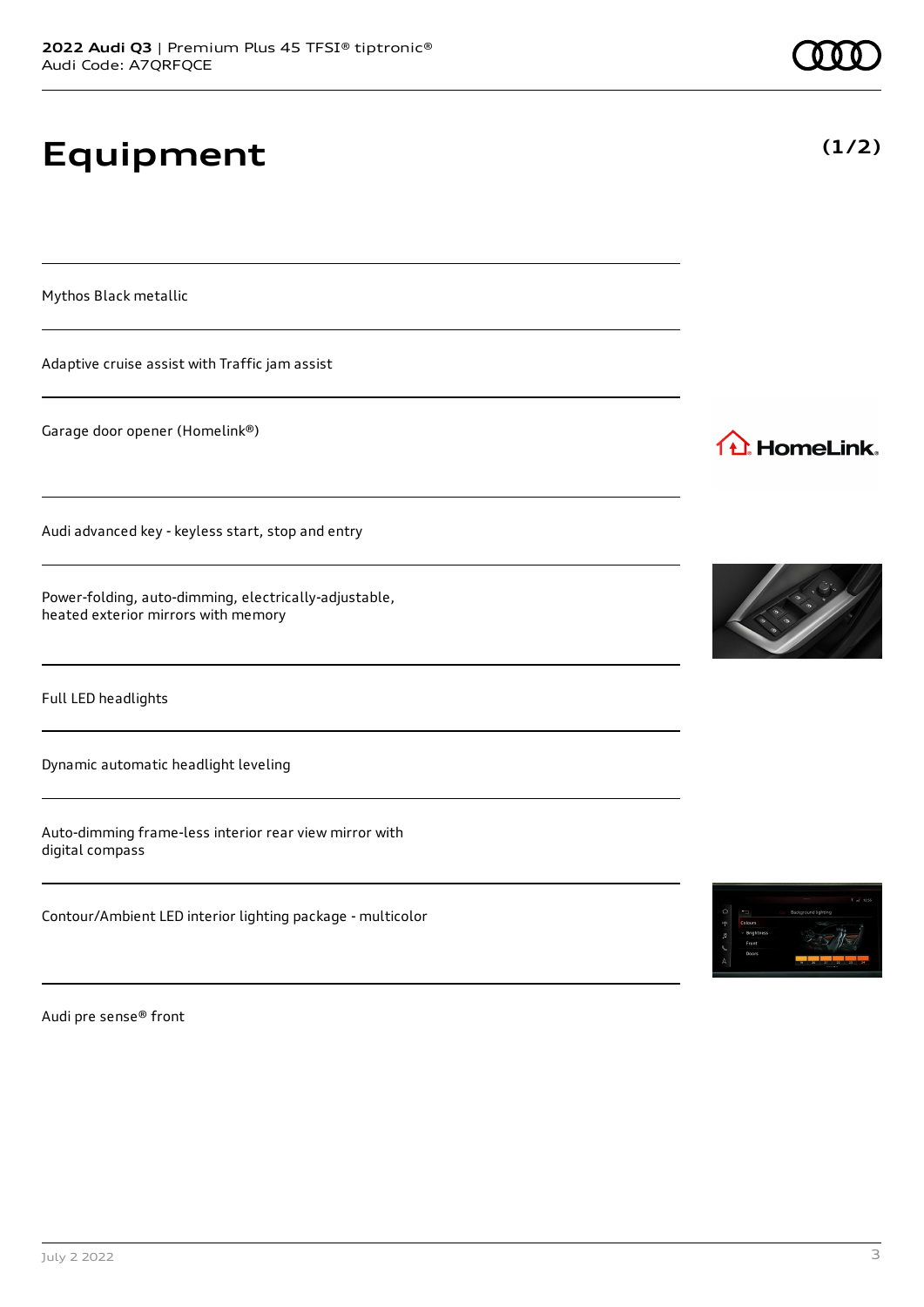# **Equipment**

Top view camera system with Virtual 360 view

Audi active lane assist with emergency assist

SiriusXM® with 90-day All Access trial subscription

Audi Phone Box with wireless charging





(((SiriusXM))

**(2/2)**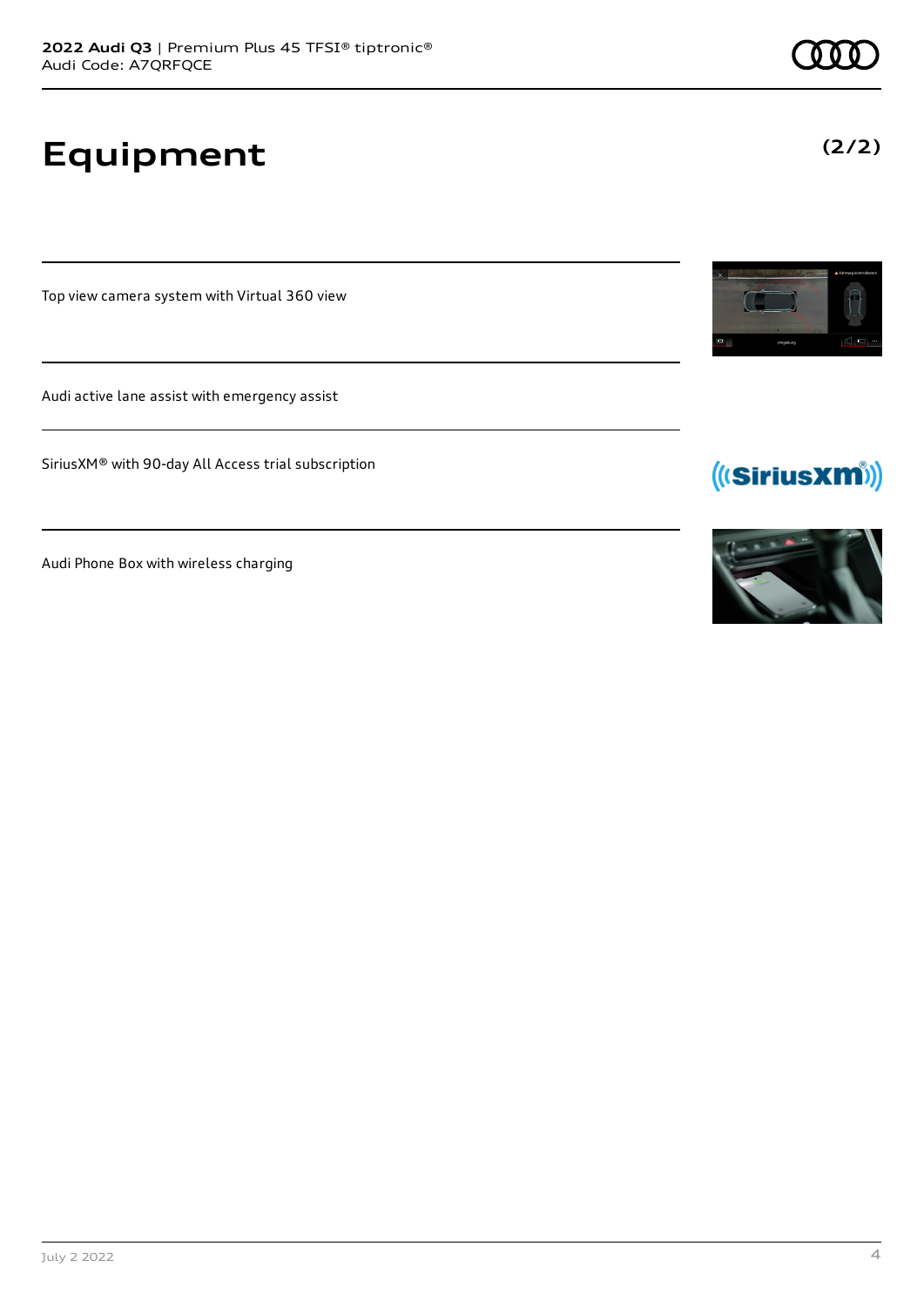## **Standard features**

### **Safety and Security**

| 4UB   | Driver and front-passenger advanced airbags                     |
|-------|-----------------------------------------------------------------|
| 1AS   | Electronic stability program (ESP) with<br>offroad mode         |
| UH1   | Electromechanical parking brake                                 |
| 6Y2   | Top speed electronically limited to 130 mph                     |
| 4H5   | Electronic rear child door locks                                |
| 1 N 7 | Progressive steering                                            |
| 7K6   | Tire-pressure monitoring system                                 |
| 4X3   | Advanced Airbag Protection System                               |
| 8N6   | Light/rain sensor                                               |
| 3B7   | Lower Anchors and Tethers for Children<br>(LATCH) in rear seats |
|       |                                                                 |

#### **Interior**

| 3FU | Power panoramic sunroof                                         |
|-----|-----------------------------------------------------------------|
| VT5 | S line® aluminum, illuminated door sills                        |
| 6NQ | Black cloth headliner                                           |
| KH5 | Three-zone automatic climate control<br>system                  |
| 1XX | Three-spoke, multifunction steering wheel<br>with shift paddles |
| 7HC | l eatherette armrests                                           |
| 6E3 | Front center armrest                                            |
| 4E7 | Power tailgate                                                  |
| 5KR | Split-folding 40/20/40 rear seatbacks                           |
| N1M | Leather seat surfaces                                           |
| 4A3 | <b>Heated front seats</b>                                       |
| 5TE | Aluminum Spectrum inlays                                        |

### **Exterior**

| 1D8 | Provision for towing bracket             |
|-----|------------------------------------------|
| 1S1 | Vehicle tool kit and vehicle jack        |
| 3S1 | Aluminum roof rails                      |
| 511 | Tailgate roof spoiler                    |
| 8TB | Rear fog lights                          |
| H87 | 235/55 R18 all-season tires              |
| 8VM | LED taillights with dynamic turn signals |
| 47B | Aluminum exterior window surrounds       |
| C30 | 18" 5-V-spoke design wheels              |
|     |                                          |

### **Interior**

| QE1 | Storage package             |
|-----|-----------------------------|
| Q11 | Alu-optic interior elements |

#### **Infotainment and Driver Assistance**

| UG5             | Hill descent control                                                                                               |
|-----------------|--------------------------------------------------------------------------------------------------------------------|
| 2H6             | Audi drive select                                                                                                  |
| 7X2             | Parking system plus (front and rear acoustic<br>sensors)                                                           |
| 7W1             | Audi pre sense <sup>®</sup> basic                                                                                  |
| UI <sub>2</sub> | Audi smartphone interface including wireless<br>Apple CarPlay® and Google™ Android Auto™<br>for compatible devices |
| 8G1             | High beam assist                                                                                                   |
| 9VD             | Audi sound system                                                                                                  |
| 9S0             | 10.25" Digital instrument cluster                                                                                  |
| I8W             | MMI® touch with 8.8" display                                                                                       |
| QH1             | Voice dialogue system                                                                                              |
|                 |                                                                                                                    |

**(1/2)**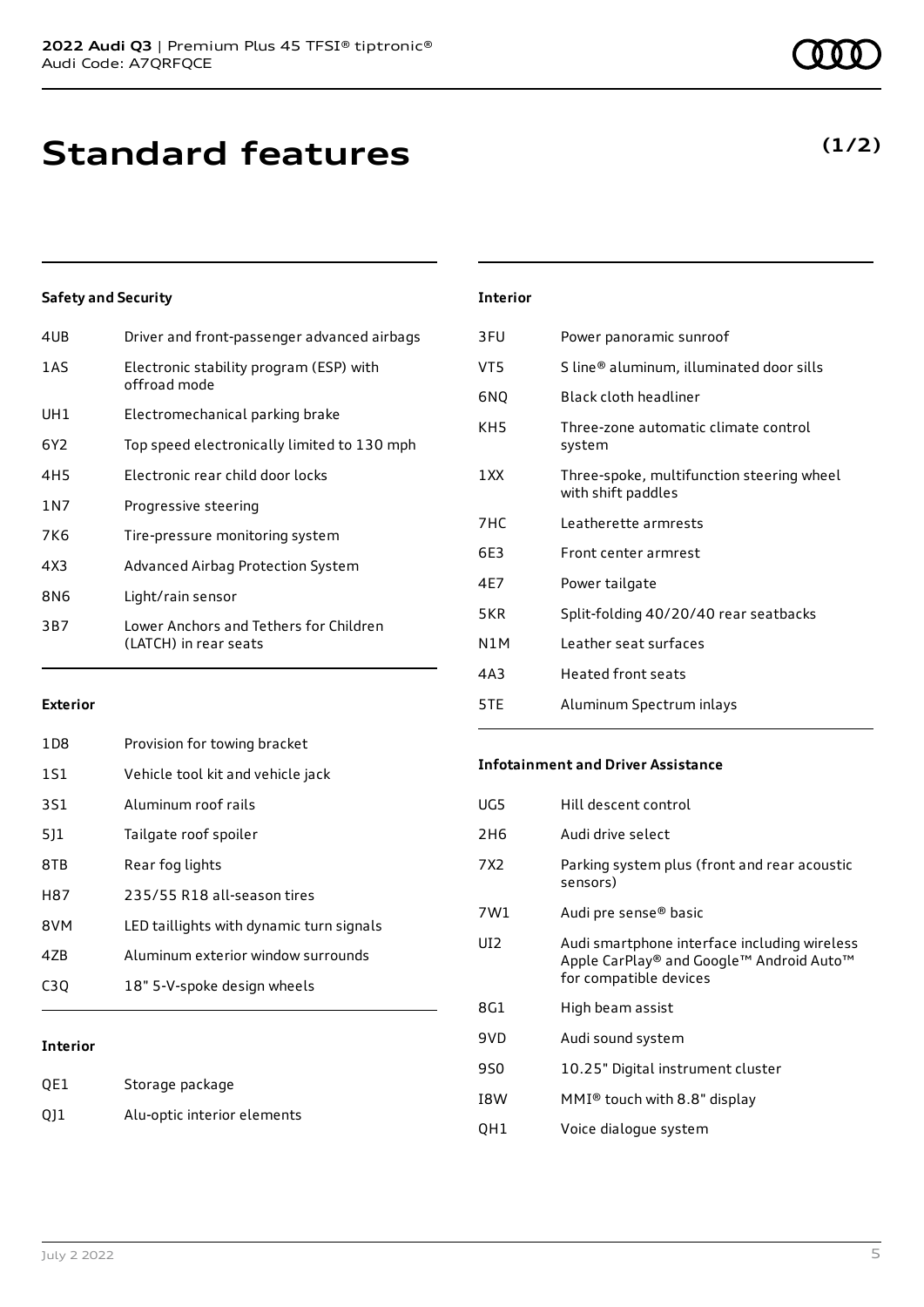**(2/2)**

## **Standard features**

### **Infotainment and Driver Assistance**

7Y1 Audi side assist with rear cross traffic assist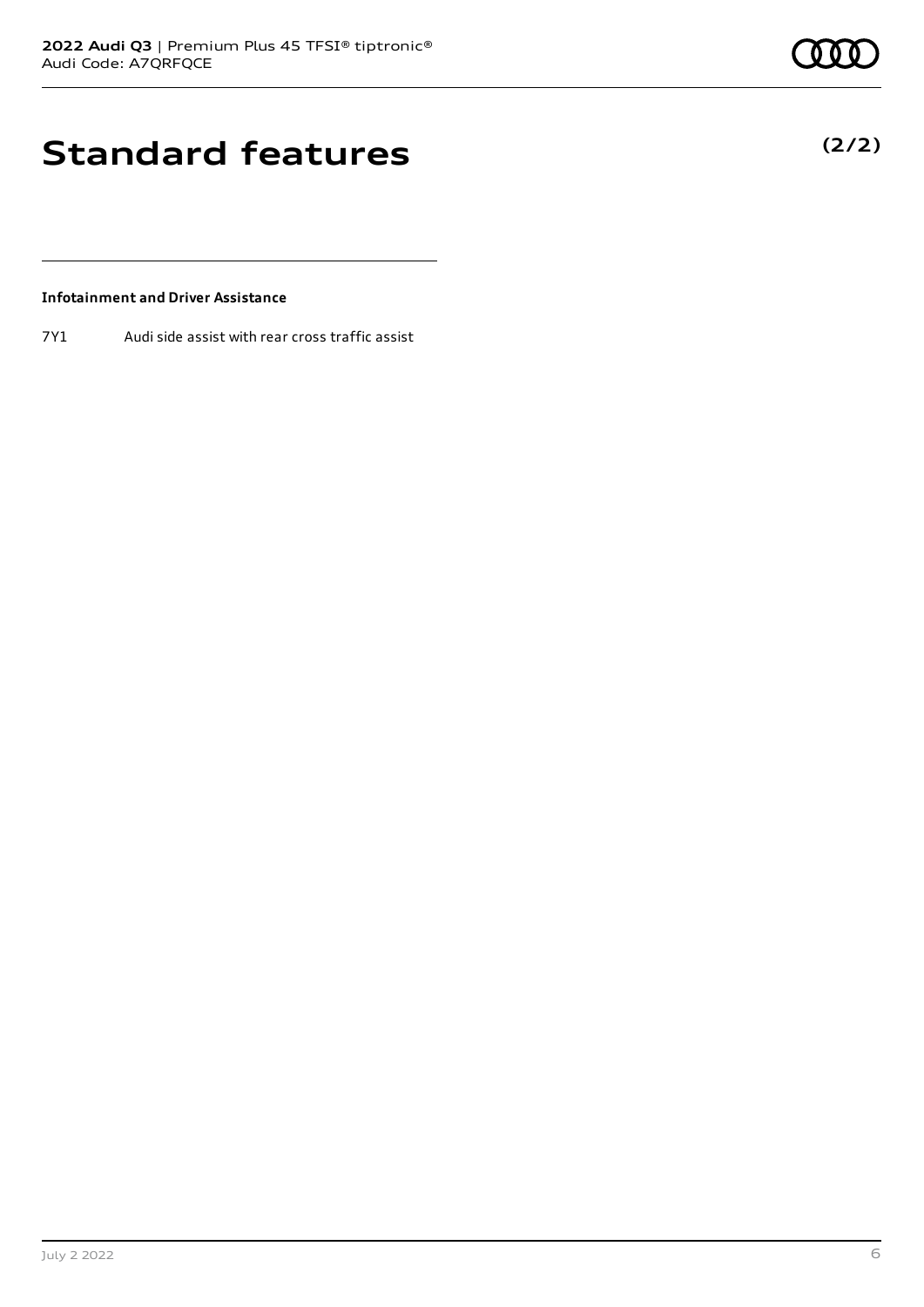### **Dealer remarks**

Moonroof, Heated Leather Seats, PREMIUM PLUS PACKAGE, Aluminum Wheels, All Wheel Drive, Turbo Charged Engine. S line Premium Plus trim, Mythos Black metallic exterior and Black interior. Warranty 4 yrs/50k Miles - Drivetrain Warranty;

### KEY FEATURES INCLUDE

Leather Seats, Heated Driver Seat. Rear Spoiler, MP3 Player, Sunroof, Panoramic Roof, Power Liftgate, Onboard Communications System Audi S line Premium Plus with Mythos Black metallic exterior and Black interior features a 4 Cylinder Engine with 228 HP at 6000 RPM\*.

### OPTION PACKAGES

PREMIUM PLUS PACKAGE Adaptive Cruise Assist w/Traffic Jam Assist, Stainless Steel Trunk Sill, Customizable LED Interior Lighting Package Plus, Heated Power-Folding Exterior Mirrors, driver auto-dimming and memory, Alarm w/Motion Sensor, SiriusXM All Access Service, 3-month trial subscription, Driver Memory, HomeLink Garage Door Opener, Frameless Auto-Dimming Interior Mirror w/Compass, Audi Advanced Key, 4 doors and tailgate, sensor opening, Audi Active Lane Assist, Full LED Headlights w/Unique DRL Signature, Topview Camera System, Audi Phone Box w/Wireless Charging, signal booster.

### EXPERTS REPORT

Great Gas Mileage: 28 MPG Hwy.

### BUY FROM AN AWARD WINNING DEALER

AUDI SOUTH AUSTIN was the first dealership in the Austin area to be owned by the Hendrick Automotive Group and now the Only Back to Back Audi Magna Award Winning Dealer in Central Texas! We are excited to offer an exceptional buying experience with the Audi Brand and our ability to showcase a Large offering of Pre Owned vehicles. Come visit us in Austin's Newest Audi Showroom. Easy to get to, just off South IH35 Frontage Road on The Motor Mile.

Horsepower calculations based on trim engine configuration. Fuel economy calculations based on original manufacturer data for trim engine configuration. Please confirm the accuracy of the included equipment by calling us prior to purchase.

This Dealership checks the vehicle recall status prior to making any pre-owned vehicle available for sale. Manufacturers and/or NHTSA may announce additional recalls at any time. To inquire about the recall status of this vehicle, visit: <https://vinrcl.safercar.gov/vin/>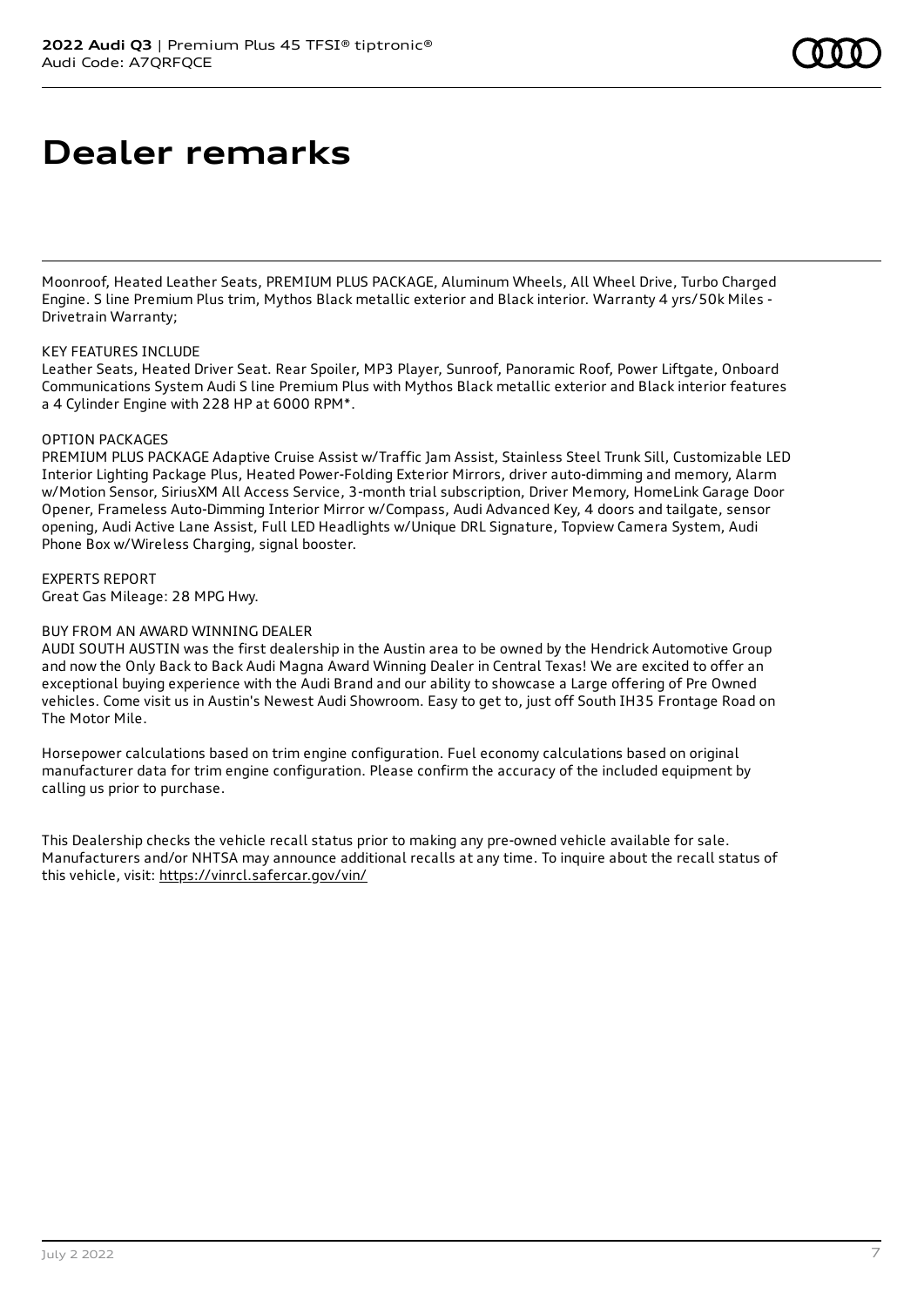### **Technical Specifications**

### **Engineering | Performance**

| Engine type                                 | 2.0-liter four-cylinder                                               |
|---------------------------------------------|-----------------------------------------------------------------------|
| Power Level                                 | 45                                                                    |
| Max. output                                 | 228 HP                                                                |
| Displacement                                | 2.0 L                                                                 |
| Torque                                      | 251 lb-ft@rpm                                                         |
| Valvetrain                                  | 16-valve DOHC with Audi valvelift<br>system and variable valve timing |
| Acceleration (0 - 60<br>mph)                | 7.0 seconds                                                           |
| Engine block                                | Cast-iron                                                             |
| Induction/fuel injection Turbocharged/TFSI® |                                                                       |
| Cylinder head                               | Aluminum-alloy                                                        |
| stroke                                      | Displacement/Bore and 1,984/82.5 x 92.8 cc/mm                         |
| Top track speed <sup>1</sup>                | $130$ mph                                                             |

| <b>Suspension</b>                |                                                          |
|----------------------------------|----------------------------------------------------------|
| Front axle                       | Five-link independent                                    |
| Rear axle                        | Five-link independent                                    |
| <b>Brake system</b>              |                                                          |
| <b>Front brakes</b>              | 13.4 (ventilated disc) in                                |
| Rear brakes                      | 12.2 (ventilated disc) in                                |
| Parking brake                    | Electromechanical                                        |
| <b>Body</b>                      |                                                          |
| Material                         | Multi-material body construction<br>(steel and aluminum) |
| Corrosion protection             | Multistep anti-corrosion protection                      |
| <b>Exterior Measurements</b>     |                                                          |
| Height                           | 62.9 in                                                  |
| Overall width without<br>mirrors | 72.8 in                                                  |
| Length                           | 176.6 in                                                 |
| Wheelbase                        | 105.5 in                                                 |
| Drag coefficient                 | 0.36 Cw                                                  |
| Overall width with<br>mirrors    | 79.7 in                                                  |
| Track rear                       | 61.9 in                                                  |

Track front 62.2 in Curb weight 3,916 lb

#### **Driveline**

| Drivetrain type | quattro <sup>®</sup> all-wheel drive                         |
|-----------------|--------------------------------------------------------------|
| Transmission    | Eight-speed Tiptronic <sup>®</sup> automatic<br>transmission |

### **Steering**

| Steering type                             | Electromechanical power steering<br>system |
|-------------------------------------------|--------------------------------------------|
| Turning diameter, curb-38.4 ft<br>to-curb |                                            |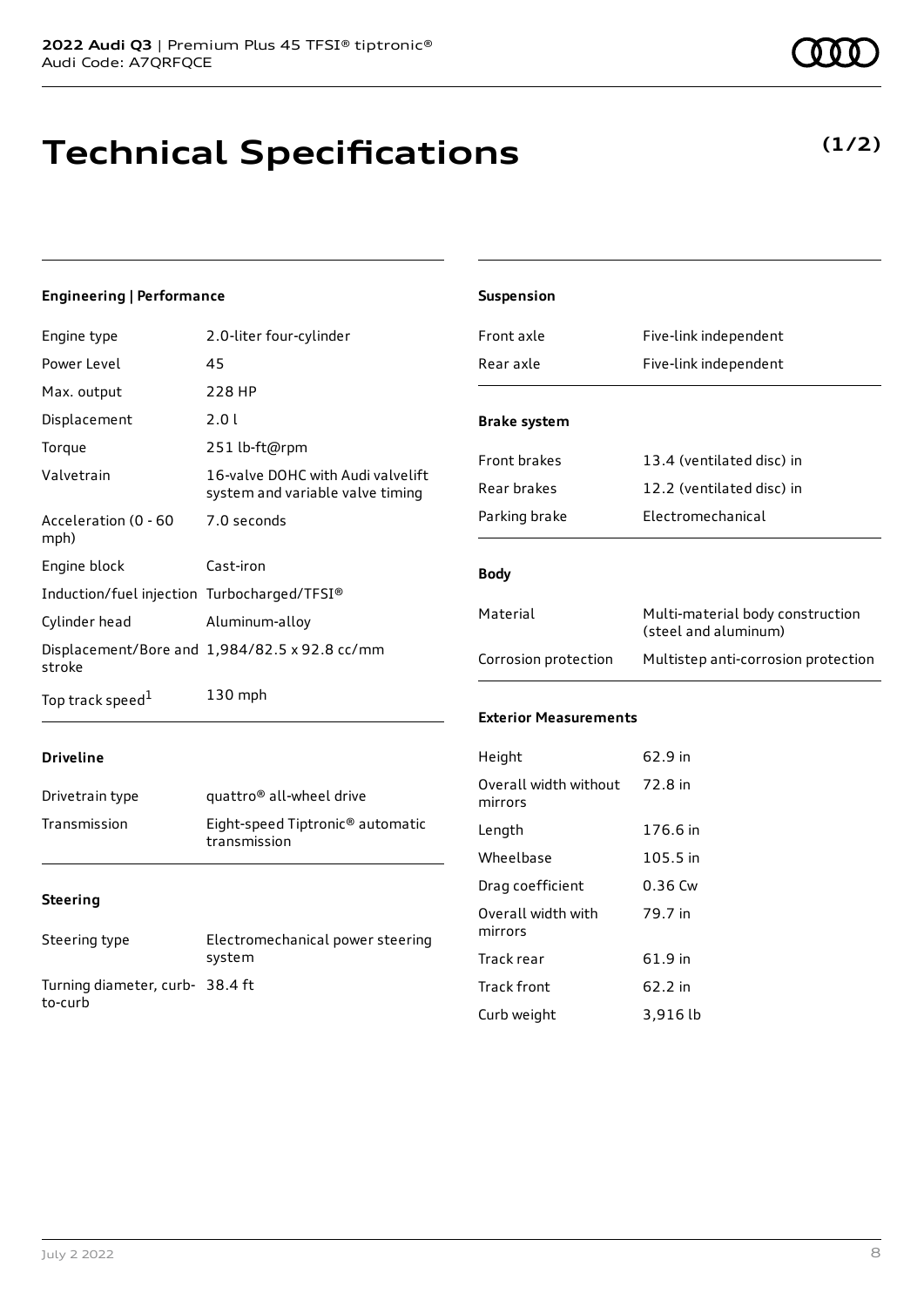### **Technical Specifications**

#### **Interior measurements**

| Seating capacity                          | 5                      |
|-------------------------------------------|------------------------|
| Head room with middle 37.6 in<br>sunroof  |                        |
| Head room with front<br>sunroof           | 39.6 in                |
| Shoulder room, front                      | 56.7 in                |
| Leg room, middle                          | 36.1 in                |
| Shoulder room, middle                     | 55.1 in                |
| Leg room, front                           | 40.0 in                |
| Cargo volume, rear<br>seatbacks up/folded | 23.7/48.0 cu ft, cu ft |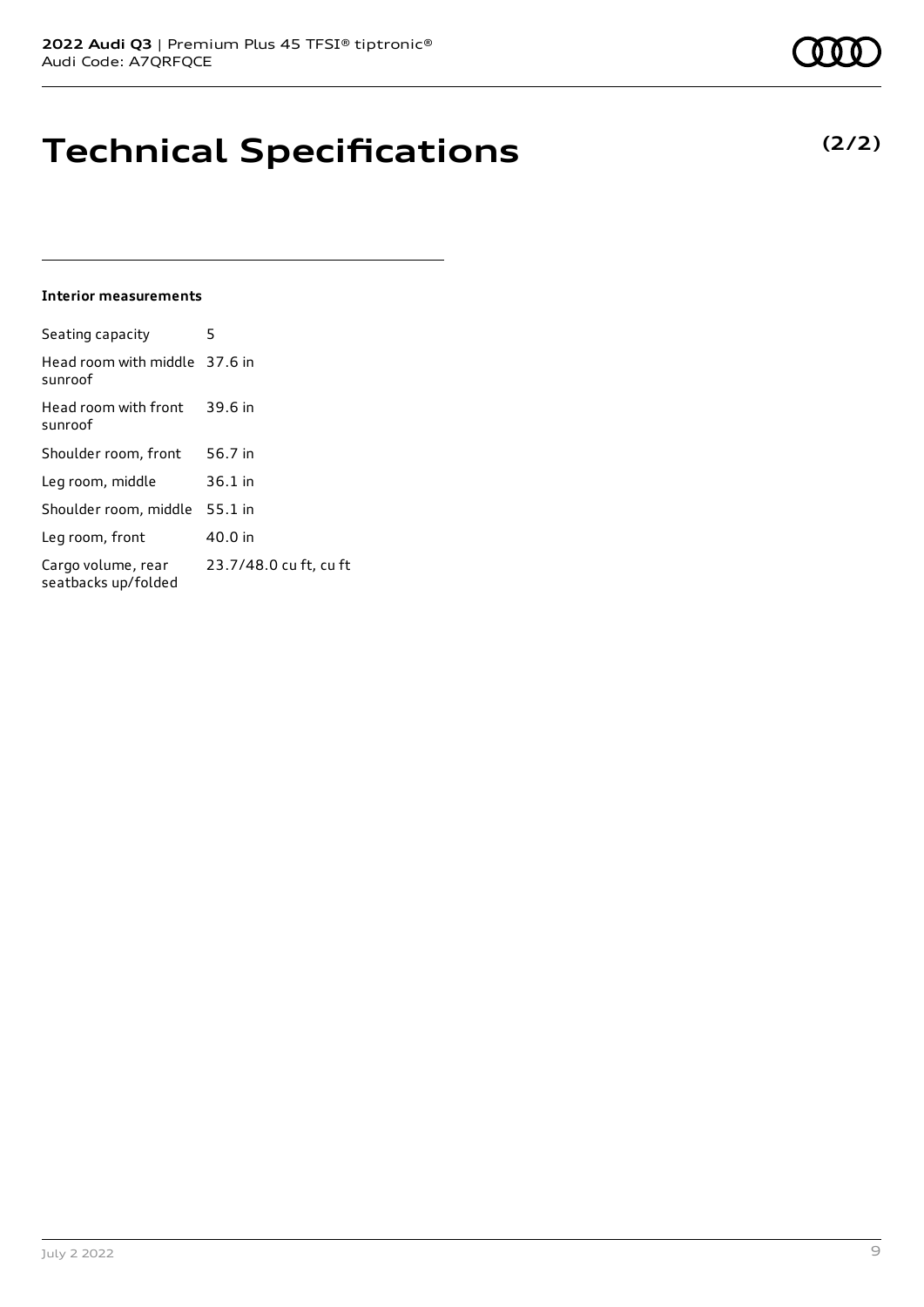### **Consumption- and emission**

**Consumption by NEDC**

combined 24 mpg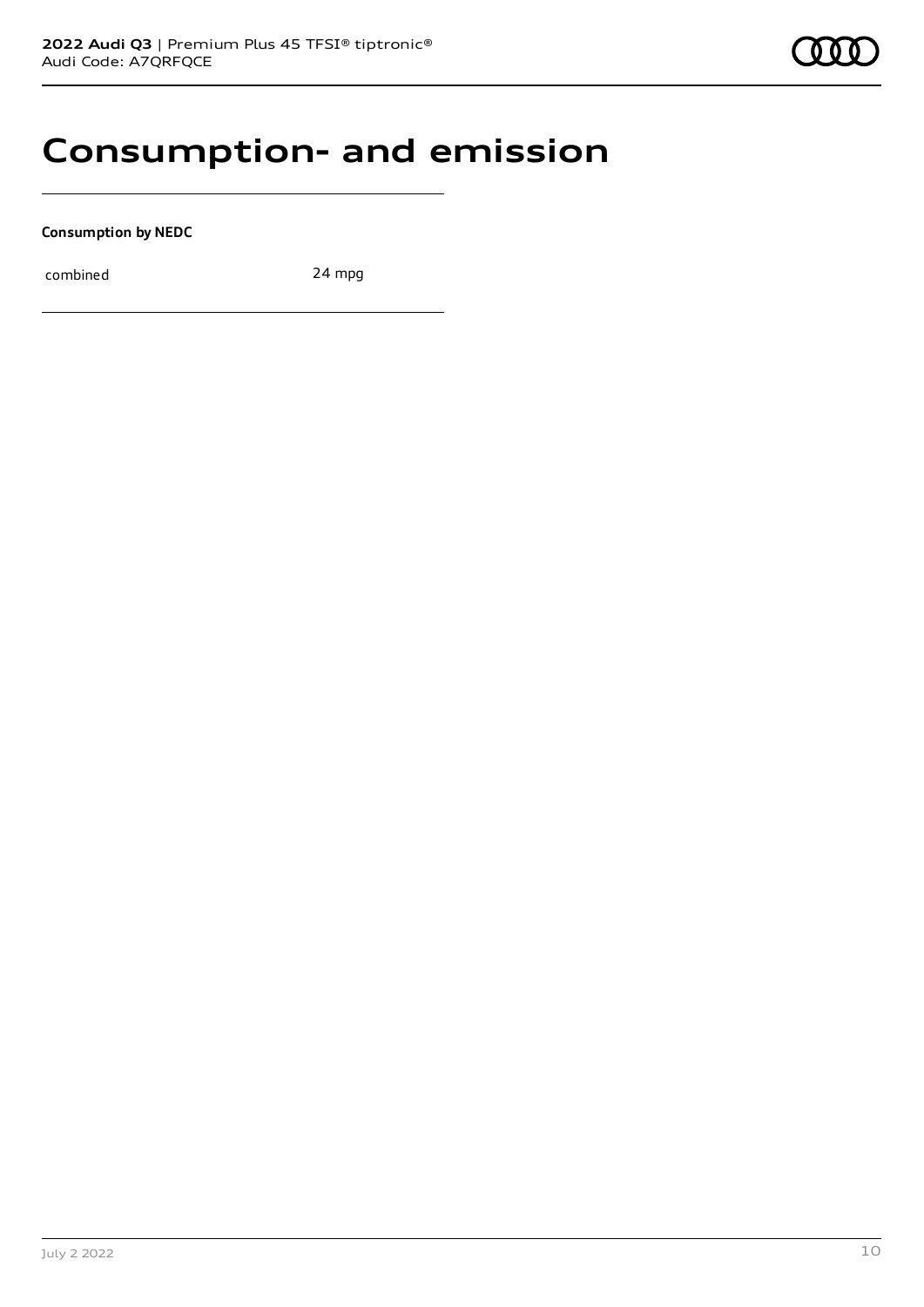

### **Contact**

Dealer **Audi South Austin**

4738 S. Ih 35 Frontage Rd. 78745 Austin TX

Phone: 5126606700 FAX: 5126606701

www: [https://www.audisouthaustin.com](https://www.audisouthaustin.com/)